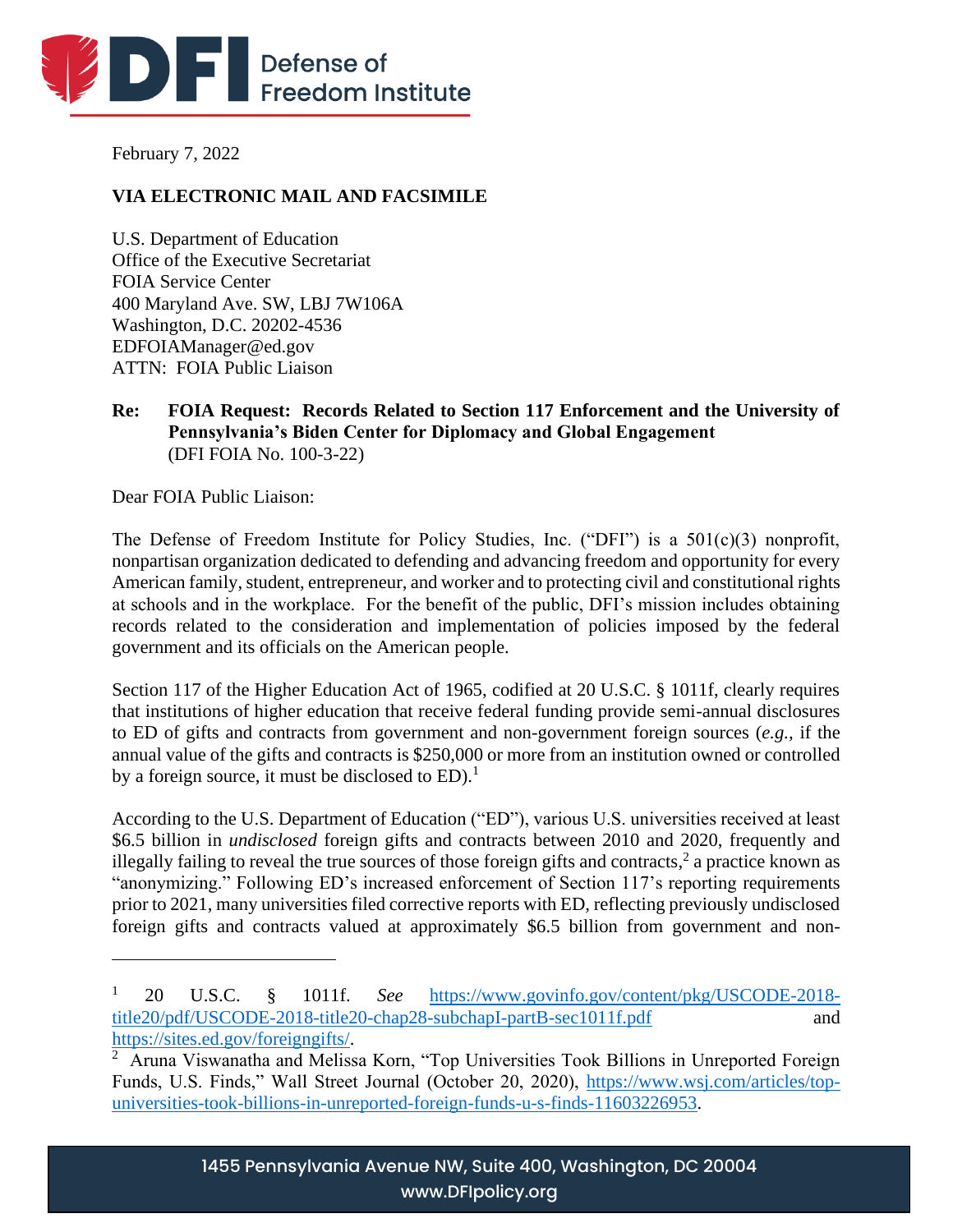

government foreign sources in places such as the People's Republic of China ("PRC"), Qatar, Saudi Arabia, and the United Arab Emirates.<sup>3</sup>

On February 1, 2017, the University of Pennsylvania ("UPenn") announced<sup>4</sup> the formation of the "Penn Biden Center for Diplomacy & Global Engagement" ("Biden Center"), describing its mission as engaging "with its faculty and global centers to convene world leaders, develop and advance smart policy, and strengthen the national debate for continued American global leadership in the 21<sup>st</sup> century."<sup>5</sup> The Biden Center opened a Washington, D.C. office in 2018. The next year, UPenn received an astonishing 389% higher reportable foreign contributions 2019 compared to 2018). <sup>6</sup> *The Philadelphia Inquirer* reported that foreign source contributions to UPenn increased by at least \$258 million.<sup>7</sup> Another analysis revealed that between 2013 and 2019, UPenn was the third highest university recipient of foreign funding from groups in the PRC and that approximately 40% of those gifts (approximately \$27.1 million) came from anonymous PRC donors.<sup>8</sup>

President Joseph R. Biden, Jr. officially launched his 2020 presidential campaign on April 25, 2019. As referenced above, a massive increase in foreign contributions to UPenn occurred during the period leading up to and after the campaign announcement, including millions of dollars in gifts from anonymous PRC donors. In May 2020, responding to a request from the public for

<sup>3</sup> Lauren Camera, "Colleges and Universities Fail to Report Billions in Foreign Donations," *U.S. News & World Report* (February 13, 2020), [https://www.usnews.com/news/education](https://www.usnews.com/news/education-news/articles/2020-02-13/colleges-and-universities-fail-to-report-billions-from-china-qatar-saudi-arabia-and-others)[news/articles/2020-02-13/colleges-and-universities-fail-to-report-billions-from-china-qatar](https://www.usnews.com/news/education-news/articles/2020-02-13/colleges-and-universities-fail-to-report-billions-from-china-qatar-saudi-arabia-and-others)[saudi-arabia-and-others.](https://www.usnews.com/news/education-news/articles/2020-02-13/colleges-and-universities-fail-to-report-billions-from-china-qatar-saudi-arabia-and-others)

<sup>4</sup> "Vice President Joe Biden to lead the Penn Biden Center for Diplomacy and Global Engagement," *Penn Today* (February 1, 2017), [https://penntoday.upenn.edu/spotlights/vice](https://penntoday.upenn.edu/spotlights/vice-president-joe-biden-lead-penn-biden-center-diplomacy-and-global-engagement)[president-joe-biden-lead-penn-biden-center-diplomacy-and-global-engagement.](https://penntoday.upenn.edu/spotlights/vice-president-joe-biden-lead-penn-biden-center-diplomacy-and-global-engagement)

<sup>5</sup> *See* Penn Biden Center for Diplomacy & Global Engagement, [https://global.upenn.edu/penn](https://global.upenn.edu/penn-biden-center)[biden-center.](https://global.upenn.edu/penn-biden-center) In addition to President Biden, the Biden Center maintains close ties with others in the Biden Administration. Antony Blinken, is former managing director, currently serves as the Secretary of State. Amy Gutmann, UPenn's president, is President Biden's nominee for Ambassador to Germany.

<sup>&</sup>lt;sup>6</sup> Analytics Staff, "Penn received 389% more foreign donations in 2019 than in 2018, DP analysis finds," *The Daily Pennsylvanian* (April 20, 2021), [https://www.thedp.com/article/2021/04/foreign-donations-penn-analysis-china.](https://www.thedp.com/article/2021/04/foreign-donations-penn-analysis-china)

<sup>7</sup> Catherine Dunn, "Penn got \$258 million in foreign money, and there may be more it hasn't disclosed," *The Philadelphia Inquirer* (February 24, 2020), [https://www.inquirer.com/business/university-pennsylvania-foreign-donations-china-saudi](https://www.inquirer.com/business/university-pennsylvania-foreign-donations-china-saudi-arabia-20200224.html)[arabia-20200224.html.](https://www.inquirer.com/business/university-pennsylvania-foreign-donations-china-saudi-arabia-20200224.html)

<sup>8</sup> Janet Lorin and Brandon Kochkodin, "Harvard Leads U.S. Colleges That Received \$1B from China," *Bloomberg | Quint* (February 6, 2020), [https://www.bloombergquint.com/global](https://www.bloombergquint.com/global-economics/harvard-leads-u-s-colleges-that-received-1-billion-from-china)[economics/harvard-leads-u-s-colleges-that-received-1-billion-from-china.](https://www.bloombergquint.com/global-economics/harvard-leads-u-s-colleges-that-received-1-billion-from-china)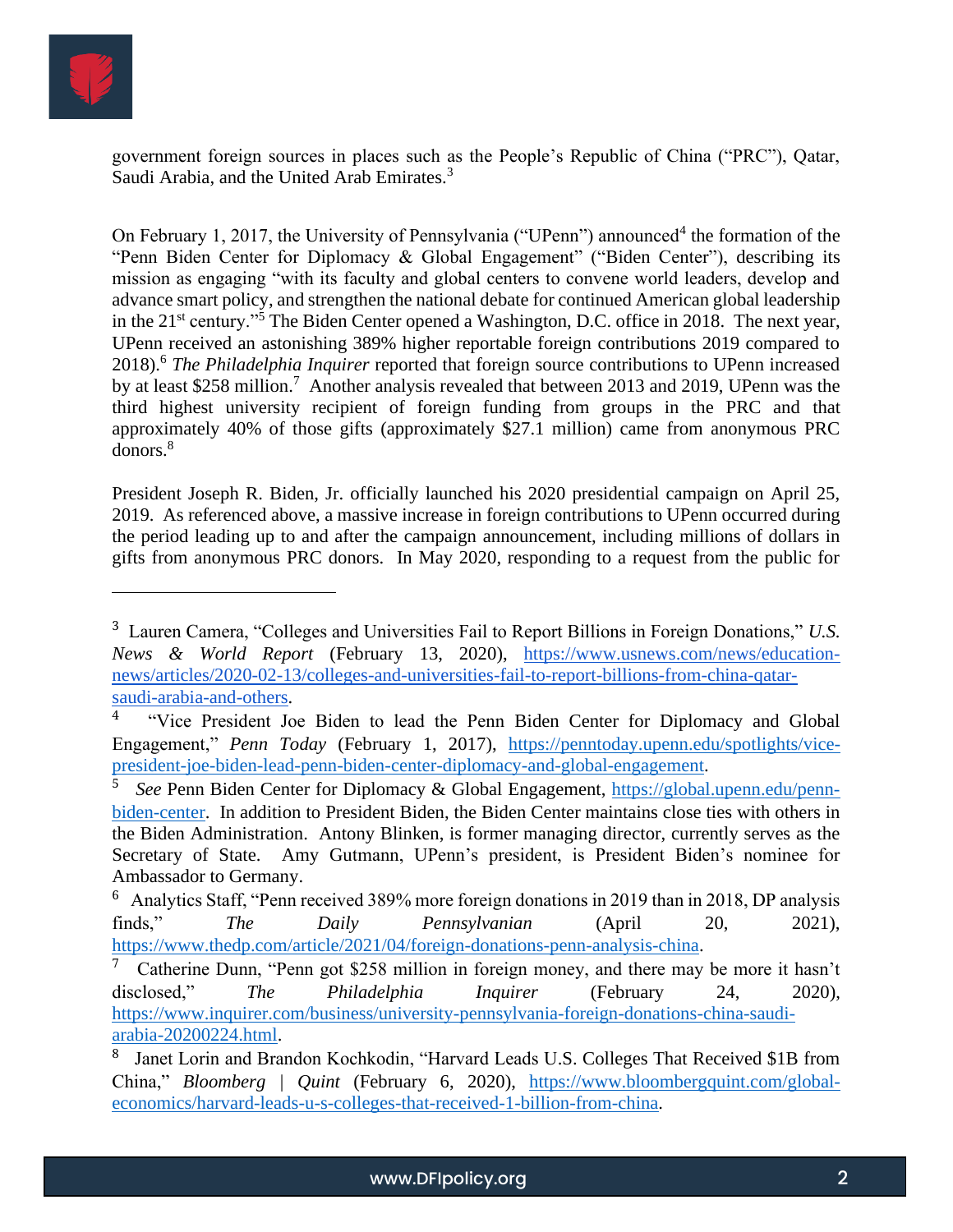

information about anonymous donors benefitting the Biden Center, a UPenn spokesman stated that the Biden Center had "never solicited any gifts for the Penn Biden Center" and that none of its unsolicited gifts came from China.<sup>9</sup> Reporting by *Politico* confirmed that the Biden Center does not fundraise and that the Biden Center is instead funded by UPenn's general funds for its operations.<sup>10</sup> ED's online portal for Section 117 foreign disclosure reporting shows that from the time of the announcement by UPenn of the establishment of the Biden Center on February 1, 2017, through September 2020, UPenn received approximately \$21,187,333 in reportable foreign gifts and contracts from China.<sup>11</sup>

In a letter to President-elect Biden dated November 18, 2020, the American Council on Education ("ACE") asked that the incoming administration act "quickly" to "[h]alt the expanded reporting requirements, including the new Information Collection Request (ICR) and Notice of Interpretation (NOI) on Section 117 imposed by the Department of Education in its effort to expand those reporting requirements…"<sup>12</sup> ACE claimed to represent the demands of approximately forty-six (46) higher education associations, which it named in its letter (and which are named in the request below). In the wake of that demand, ED's enforcement of Section 117's disclosure requirements has weakened since President Biden took office. <sup>13</sup>

ED's Section 117 enforcement efforts are a matter of public interest given the PRC's ongoing political, diplomatic, economic, and military competition<sup>14</sup> with the United States and its allies<sup>15</sup> and its ongoing efforts to leverage American higher education to its competitive advantage. DFI

<sup>&</sup>lt;sup>9</sup> Tori Sousa, "U. denies complaint that Penn Biden Center accepted undisclosed donations from China," *The Daily Pennsylvanian* (May 30, 2020), [https://www.thedp.com/article/2020/05/penn](https://www.thedp.com/article/2020/05/penn-biden-center-china-undisclosed-donations-complaint-millions)[biden-center-china-undisclosed-donations-complaint-millions.](https://www.thedp.com/article/2020/05/penn-biden-center-china-undisclosed-donations-complaint-millions)

<sup>10</sup> Theodoric Meyer, "Groups with Biden ties pose ethics quandary for his Administration," *Politico* (January 18, 2021), [https://www.politico.com/news/2021/01/18/biden-ties-ethics](https://www.politico.com/news/2021/01/18/biden-ties-ethics-quandary-for-his-administration-460126)[quandary-for-his-administration-460126.](https://www.politico.com/news/2021/01/18/biden-ties-ethics-quandary-for-his-administration-460126)

<sup>11</sup> *See* Section 117 of the Higher Education Act – Public Records, Foreign Funding Disclosure Reports, searchable at<https://sites.ed.gov/foreigngifts/>

<sup>12</sup> Letter to Joe Biden, President-Elect and Kamala Harris, Vice President-Elect, from the American Council on Education (ACE), [https://www.acenet.edu/Documents/Letter-Biden-](https://www.acenet.edu/Documents/Letter-Biden-Administration-Regulatory-Actions-111820.pdf)[Administration-Regulatory-Actions-111820.pdf.](https://www.acenet.edu/Documents/Letter-Biden-Administration-Regulatory-Actions-111820.pdf)

<sup>13</sup> Audrey Conklin, "US Colleges report fewer foreign gifts after Biden takes office, sparking concern from Rep. Gallagher," *Fox News* (November 5, 2021), [https://sites.ed.gov/foreigngifts/.](https://sites.ed.gov/foreigngifts/)

<sup>&</sup>lt;sup>14</sup> Eric Tucker, "FBI director says the threat from China is 'more brazen' than ever before," *Associated Press* (January 31, 2022), [https://www.npr.org/2022/01/31/1077174231/fbi-director](https://www.npr.org/2022/01/31/1077174231/fbi-director-says-the-threat-from-china-is-more-brazen-than-ever-before)[says-the-threat-from-china-is-more-brazen-than-ever-before.](https://www.npr.org/2022/01/31/1077174231/fbi-director-says-the-threat-from-china-is-more-brazen-than-ever-before)

<sup>&</sup>lt;sup>15</sup> Editorial Board Opinion, "China's Xi promises the world 'heads bashed bloody.' He should be taken seriously," *Washington Post* (July 5, 2021), [https://www.washingtonpost.com/opinions/2021/07/05/chinas-xi-promises-world-heads-bashed](https://www.washingtonpost.com/opinions/2021/07/05/chinas-xi-promises-world-heads-bashed-bloody-he-should-be-taken-seriously/)[bloody-he-should-be-taken-seriously/.](https://www.washingtonpost.com/opinions/2021/07/05/chinas-xi-promises-world-heads-bashed-bloody-he-should-be-taken-seriously/)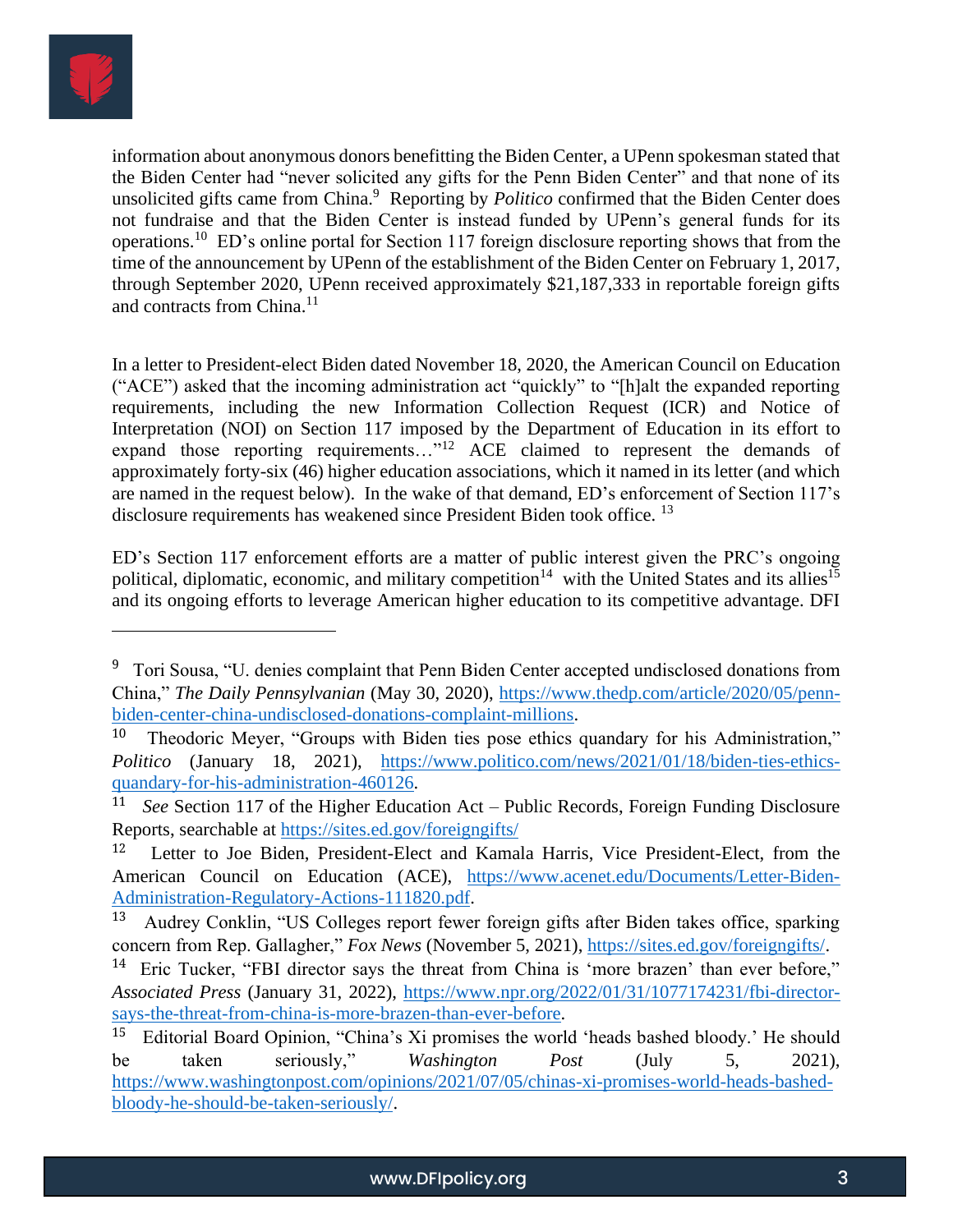

thus seeks records and information related to ED's enforcement of Section 117. In this context, anonymized foreign contributions to American universities, including UPenn, which received \$21,187,333 in reportable foreign gifts and contracts from China after announcing the formation of the Biden Center, are of particular concern.

Therefore, pursuant to the Freedom of Information Act (FOIA), 5 U.S.C. § 552 *et seq*. and the implementing regulations of ED, 34 C.F.R. Part 5 ("Availability of Information to the Public"), DFI makes the following request for records within your possession and/or control:

#### **Requested Records**

DFI requests that ED produce the following records within twenty (20) business days:

- 1. All records, including but not limited to electronic mail ("email"), texts, letters, memoranda, and other documentation from the following "higher education associations" to any and all ED officials from November 3, 2020, through the date the search is conducted, which reference "Section 117" or "foreign reporting" or "reporting requirements" or "foreign donors" or "anonymized" or "Information Collection Request" or the "Notice of Interpretation (NOI) on Section 117":
	- a. American Council on Education ("ACE")
	- b. ACPA-College Student Educators International
	- c. American Association of Colleges of Nursing
	- d. American Association of Collegiate Registrars and Admissions Officers
	- e. American Association of Community Colleges
	- f. American Association of State Colleges and Universities
	- g. American Dental Education Association
	- h. American Indian Higher Education Consortium
	- i. APPA, "Leadership in Educational Facilities"
	- j. Association of Governing Boards of Universities and Colleges
	- k. Association of American Colleges and Universities
	- l. Association of American Universities
	- m. Association of Catholic Colleges and Universities
	- n. Association of Community College Trustees
	- o. Association of Independent California Colleges and Universities
	- p. Association of Independent Colleges and Universities in Massachusetts
	- q. Association of Independent Colleges and Universities in Pennsylvania
	- r. Association of Independent Colleges and Universities in Rhode Island
	- s. Association of Jesuit Colleges and Universities
	- t. Association of Public and Land-grant Universities
	- u. Association of Research Libraries
	- v. Association of Vermont Independent Colleges
	- w. Coalition of Urban and Metropolitan Universities
	- x. College and University Professional Association for Human Resources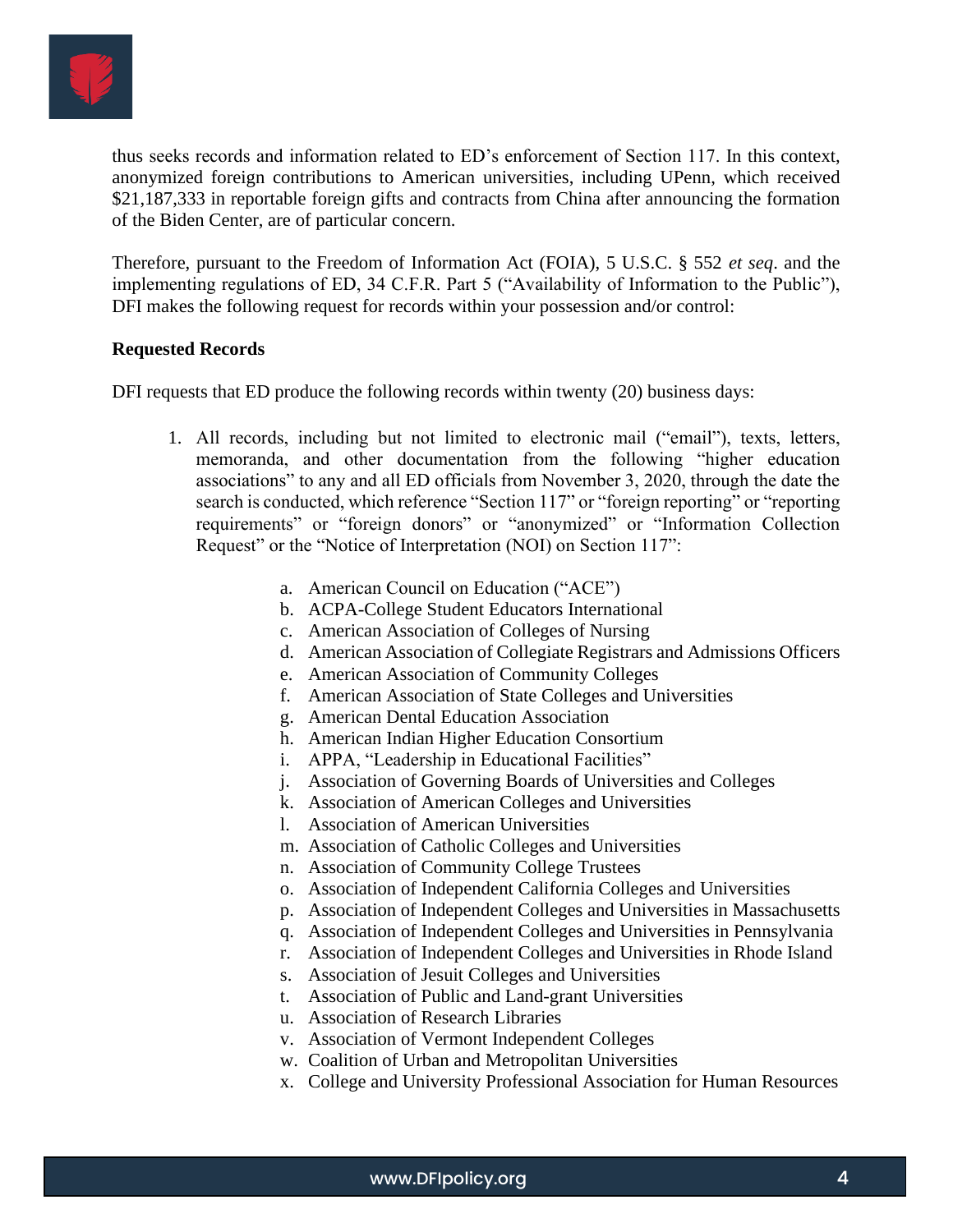

- y. Connecticut Conference of Independent Colleges
- z. Council for Advancement and Support of Education
- aa. Council for Christian Colleges & Universities
- bb. Council for Higher Education Accreditation
- cc. Council for Opportunity in Education
- dd. Council of Graduate Schools
- ee. Council on Government Relations
- ff. Council on Social Work Education
- gg. EDUCAUSE
- hh. ETS
- ii. Higher Education Consultants Association
- jj. Hispanic Association of Colleges and Universities
- kk. NAFSA: Association of International Educators
- ll. NASPA Student Affairs Administrators in Higher Education mm. National Association for College Admission Counseling
- nn. National Association for Equal Opportunity in Higher Education
- oo. National Association of College and University Business Officers
- pp. National Association of Independent Colleges and Universities
- qq. National Association of Student Financial Aid Administrators
- rr. National Collegiate Athletic Association
- ss. Phi Beta Kappa Society
- 2. All records, including but not limited to email, texts, letters, memoranda, and other documentation from any and all ED officials to any and all of the entities listed in Item 1, from November 3, 2020, through the date the search is conducted, which reference "Section 117" or "foreign reporting" or "reporting requirements" or "foreign donors" or "anonymized" or "Information Collection Request" or the "Notice of Interpretation (NOI) on Section 117."
- 3. All records, including but not limited to email, texts, letters, memoranda, and other documentation from any and all ED officials and government contractors assigned to ED (*i.e.*, independent personnel contracted by the federal government to provide professional expertise and support directly or indirectly to ED officials) from November 3, 2020, through the date the search is conducted, which reference "UPenn" or "University of Pennsylvania" or "University of Pennsylvania's Biden Center for Diplomacy and Global Engagement" or "Penn Biden Center" or "Biden Center" or "Center" or "Amy Gutmann" or "President of UPenn" or "Section 117" or "foreign reporting" or "reporting requirements" or "foreign donors" or "anonymized" or "Information Collection Request" or "Notice of Interpretation (NOI) on Section 117" or "China" or "PRC."
- 4. All records, including but not limited to email, texts, letters, memoranda, and other documentation from any and all ED officials and government contractors assigned to ED (*i.e.*, independent personnel contracted by the federal government to provide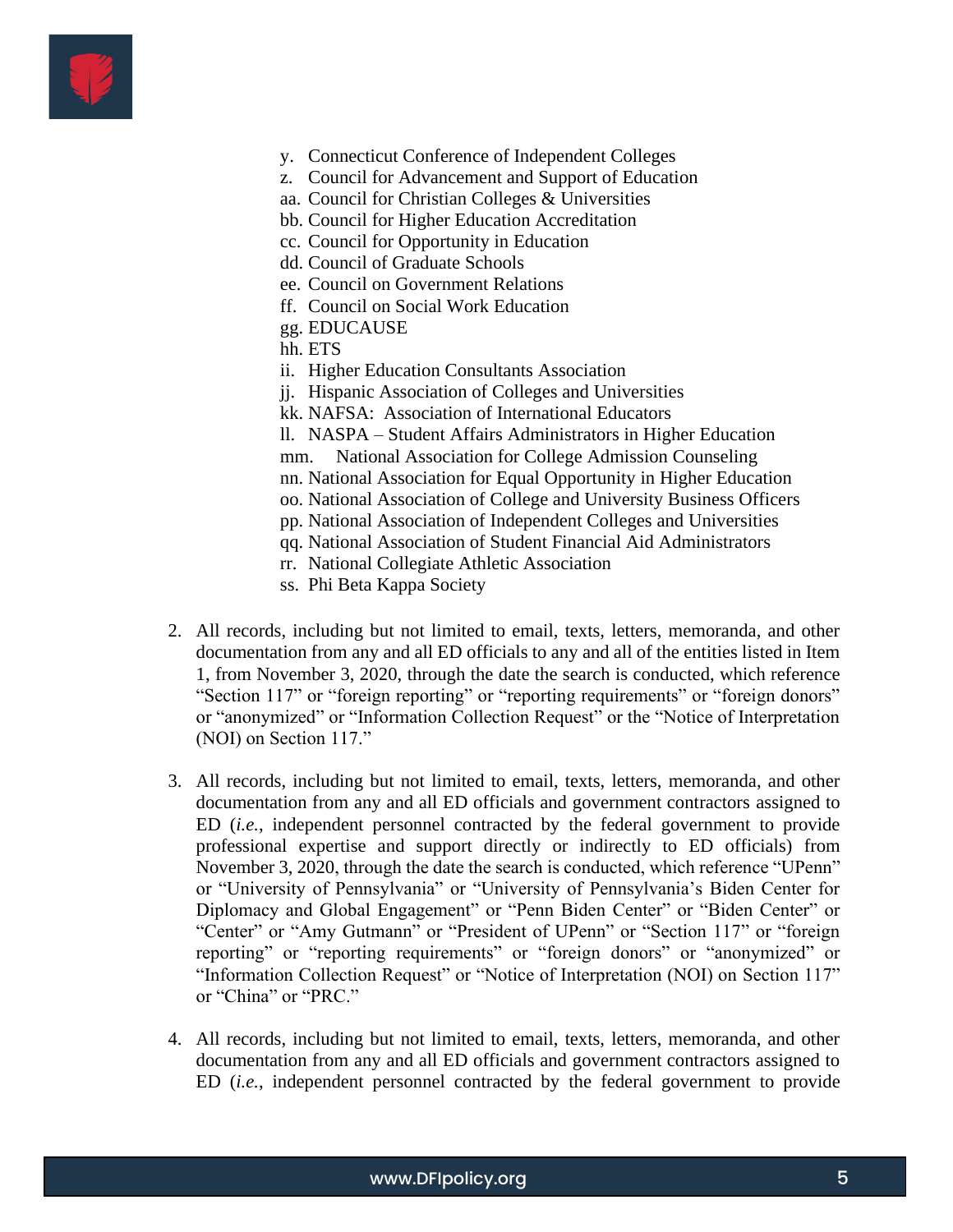

professional expertise and support directly or indirectly to ED officials) from November 3, 2020, through the date the search is conducted, which reference ED's Section 117 foreign source contracts and gifts reporting portal, including but not limited to "Information Collection Request" or "ICR" or ["https://partners.ed.gov/ForeignGifts"](https://partners.ed.gov/ForeignGifts) or "reporting portal" or "Section 117 portal" or "change in enforcement" or "Section 117 statutory reporting obligation" or "reportable contracts" or "IHE opposition" or "rescission of prior guidance" or "Dear Colleague Letter (DCL), GEN-04-11" or "20 U.S.C. § 1011f" or "Section 117 Report" or "Report" on Institutional Compliance with Section 117 of the Higher Education Act of 1965" or "Section 117 investigation" or "Section 117 investigations."

## **Definitions**

Absent contrary statutory directives, words and phrases contained herein should be accorded their usual, plain, and ordinary meaning. Please note the following statutory definition:

**"Records"** are defined at 44 U.S.C. § 3301(a)(1-2) as including "all recorded information, regardless of form or characteristics, made or received by a Federal agency under Federal law or in connection with the transaction of public business and preserved or appropriate for preservation by that agency or its legitimate successor as evidence of the organization, functions, policies, decisions, procedures, operations, or other activities of the United States Government or because of the informational value of data in them" and further "includes all traditional forms of records, regardless of physical form or characteristics, including information created, manipulated, communicated, or stored in digital or electronic form, such as emails, text messages or other direct messaging systems (such as iMessage, WhatsApp, Signal, or Twitter direct messages), voice mail messages, instant messaging systems such as Lync or ICQ, and shared messages systems such as Slack.

#### **Identification and Production of the Requested Records**

FOIA imposes a burden on ED, as a covered agency under 5 U.S.C. § 551(1), to timely disclose requested agency records to the requestor<sup>16</sup> if  $ED(1)$  created or obtained the requested materials, and, (2) is "in control of the requested materials at the time the FOIA request [was] made."<sup>17</sup> Upon request, ED must "promptly" make the requested records available to the requester.<sup>18</sup> Notably, covered agency records include materials provided to ED by both private and governmental organizations.<sup>19</sup> Upon receipt of a FOIA request that "reasonably" describes the records sought and is in compliance with ED's published rules regarding the time, place, any fees, and procedures

<sup>&</sup>lt;sup>16</sup> FOIA requires the disclosure of nonexempt agency records to any person, which includes an individual, partnership, corporation, association, or public or private organization other than an agency. 5 U.S.C. § 551(2).

<sup>17</sup> *Department of Justice (DOJ) v. Tax Analysts*, 492 U.S. 136 at 144-45 (1989).

 $18$  5 U.S.C. § 552(a)(3)(A).

<sup>19</sup> *Id*. at 144.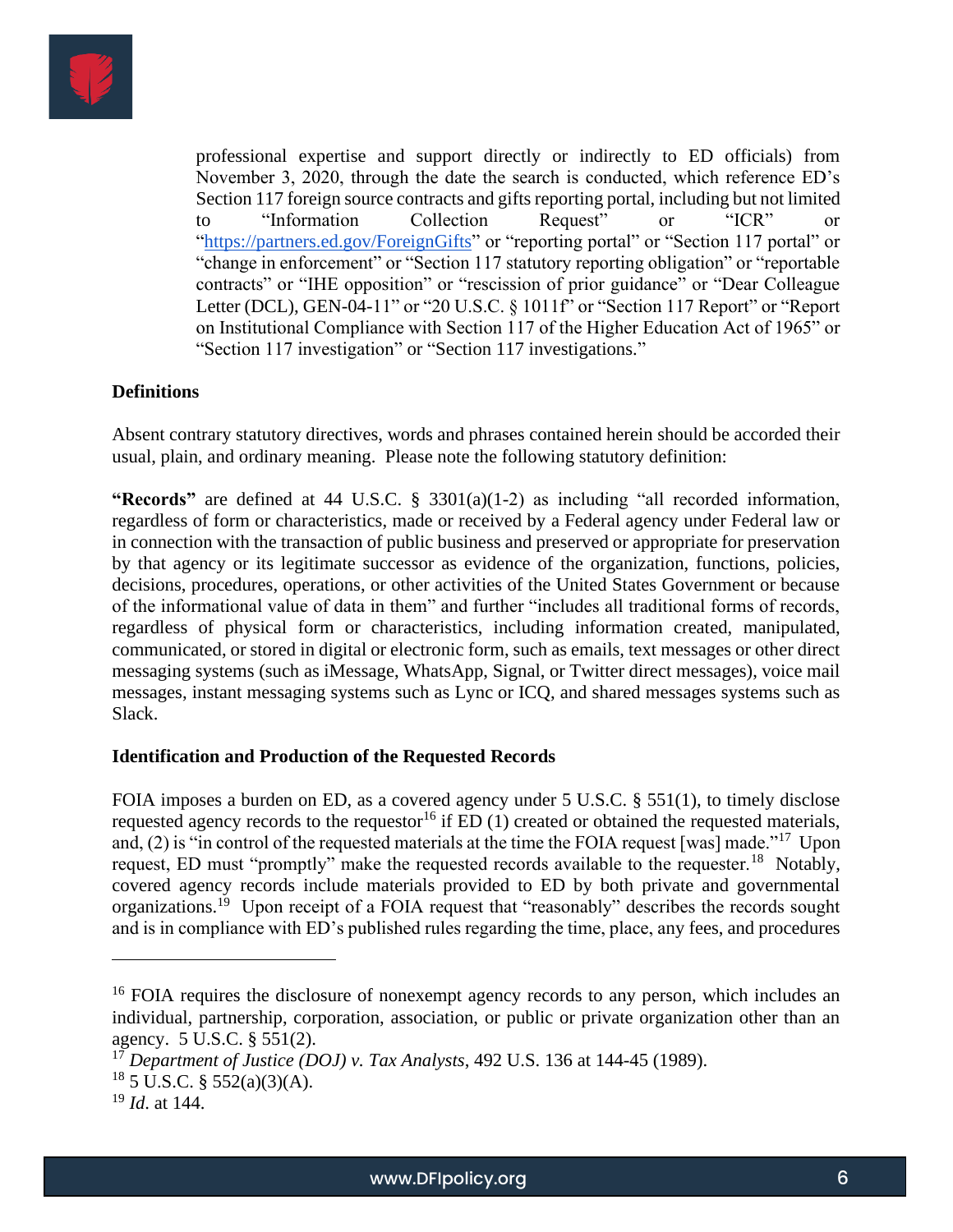

to be followed,<sup>20</sup> ED must conduct a search calculated to find responsive records in ED's control at the time of the request.<sup>21</sup> In addition, the records produced by ED are required to be provided in "any form or format requested . . . if the record is readily reproducible by the agency in that form or format."22

Upon receipt of this request, ED has twenty business days to "determine . . . whether to comply with [the] request" and "shall immediately notify" the requester of its determination and the reasons therefor," the right to seek assistance from the agency's FOIA public liaison, and the requester's right to appeal any "adverse determination" by ED.<sup>23</sup>

Consistent with FOIA guidelines, DFI requests the following regarding the provision of the requested records:

- ED should immediately act to protect and preserve all records potentially responsive to this request, notifying any and all responsible officials of this preservation request and verifying full compliance with the preservation request. This matter may be subject to litigation, making the immediate initiation of a litigation hold on the requested materials necessary.
- ED should search all record systems that may contain responsive records, promptly consulting with its information technology (IT) officials to ensure the completeness of the records search by using the full range of ED's IT capabilities to conduct the search. To constitute an adequate search for responsive records, ED should not rely solely on a search of a likely custodian's files by the custodian or representations by that likely custodian, but should conduct the search with applicable IT search tools enabling a full search of relevant agency records, including archived records, without reliance on a likely custodian's possible deletion or modification of responsive records.
- ED should search all relevant records and information retention systems (including archived recorded information systems) which may contain records regarding ED's business operations. Responsive records include official business conducted on unofficial systems which may be stored outside of official recording systems and are subject to FOIA. ED should directly inquire, as part of its search, if likely custodians have conducted any such official business on unofficial systems and should promptly and fully acquire and preserve those records as ED's official records. Such unofficial systems include, but are not limited to, governmental business conducted by employees using personal emails, text messages or other direct messaging systems (such as iMessage, WhatsApp, Signal, or Twitter direct messages), voice mail messages, instant messaging systems such as Lync or

<sup>&</sup>lt;sup>20</sup> 5 U.S.C. § 552(a)(3)(A)(i)

<sup>21</sup> *Wilbur v. C.I.A.*, 355 F.3d 675, 678 (D.C. Cir. 2004).

 $22$  5 U.S.C. § 552(a)(3)(B).

 $23$  5 U.S.C. § 552(a)(6)(A)(i).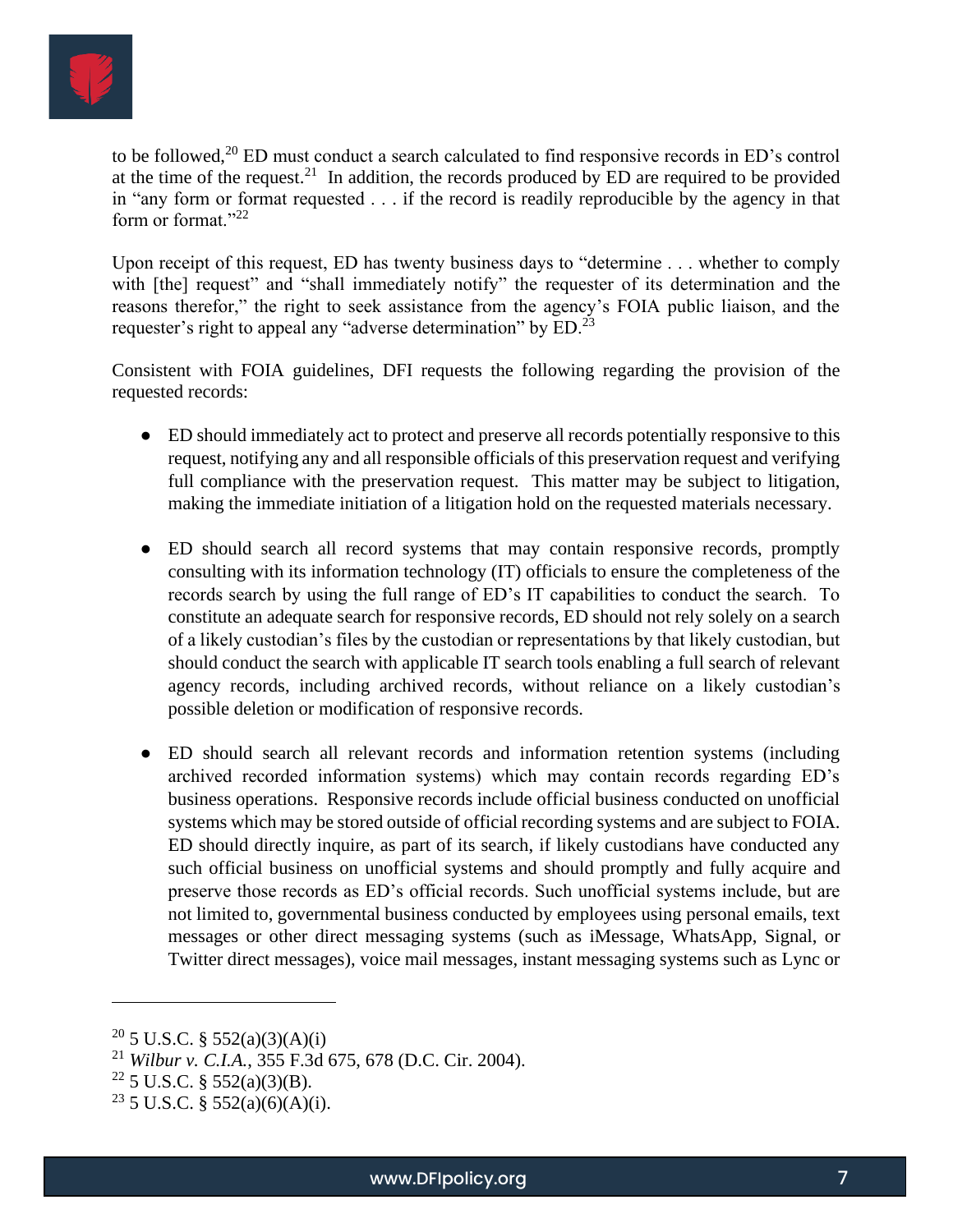

ICQ, and shared messages systems such as Slack. Failure to identify and produce records responsive to this request from such unofficial systems would constitute a knowing concealment by ED calculated to deflect its compliance with FOIA's requirements.

- ED should timely provide entire records responsive to this request, broadly construing what information may constitute a "record" and avoiding unnecessarily omitting portions of potentially responsive records as they may provide important context for the requested records (*e.g.,* if a particular email is clearly responsive to this request, the response to the request should include all other emails forming the email chain, to include any attachments accompanying the emails).
- ED should narrowly construe and precisely identify the statutory basis for any constraint which it believes may prevent disclosure.
- If ED determines that any portions of otherwise responsive records are statutorily exempt from disclosure, DFI requests that ED disclose reasonably segregable portions of the records.
- For any responsive records withheld in whole or part by ED, ED should provide a clear and precise enumeration of those records in index form presented with sufficient specificity "to permit a reasoned judgment as to whether the material is actually exempt under FOIA"<sup>24</sup> and provide a sufficiently detailed justification and rationale for each nondisclosure and the statutory exemption upon which the non-disclosure relies.
- Please provide responsive records in electronic format by email, native format by mail, or PDF or TIH format on a USB drive. If it helps speed production and eases ED's administrative burden, DFI welcomes provision of the records on a rolling basis. Responsive records sent by mail should be addressed to the Defense of Freedom Institute for Policy Studies, 1455 Pennsylvania Avenue NW, Suite 400, Washington, D.C. 20004.

## **Fee Waiver Request**

Pursuant to 5 U.S.C. §  $552(a)(4)(A)(iii)$  and 34 C.F.R. § 5.33, DFI requests a waiver of all fees associated with this FOIA request for agency records. Disclosure of the requested records is in the public interest because it is likely to contribute significantly to public understanding of the operations or activities of the government and because disclosure of the information contained within the requested records is not primarily in the commercial interests of DFI. The subject of this request regards identifiable operations and activities of ED and, more specifically, the identities, positions held, and related professional experience of officials directly involved in ED's

<sup>24</sup> *Founding Church of Scientology v. Bell*, 603 F.2d 945, 949 (D.C. Cir. 1979).